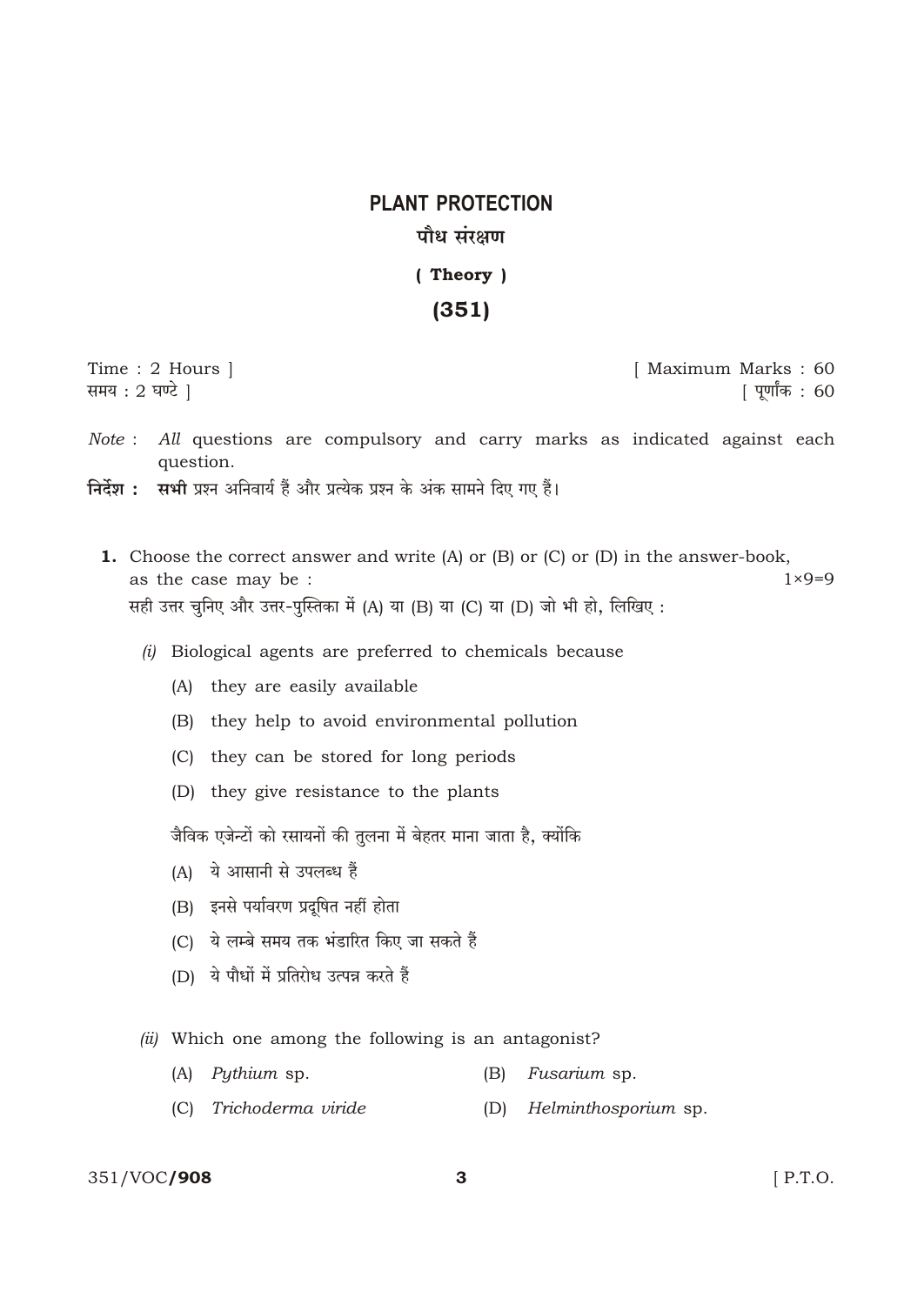निम्न में से कौन-सा प्रतिकारक है?

|  | (A)                                                     | पाइथियम जाति                                                                        | (B) | फ्यूज़ेरियम जाति        |  |  |  |
|--|---------------------------------------------------------|-------------------------------------------------------------------------------------|-----|-------------------------|--|--|--|
|  |                                                         | (C) ट्राइकोडर्मा जाति                                                               | (D) | हेलमिन्थोस्पोरियम जाति  |  |  |  |
|  |                                                         | <i>(iii)</i> Leaf curl of papaya is a                                               |     |                         |  |  |  |
|  | (A)                                                     | fungal disease                                                                      | (B) | viral disease           |  |  |  |
|  | (C)                                                     | mycoplasmal disease                                                                 | (D) | tristeza disease        |  |  |  |
|  |                                                         | पपीते की पत्ती ऐंठन                                                                 |     |                         |  |  |  |
|  |                                                         | (A) फफूंदी रोग है                                                                   | (B) | विषाणु रोग है           |  |  |  |
|  | (C)                                                     | माइकोप्लाज़्मा रोग है                                                               | (D) | त्रिस्तेजा रोग है       |  |  |  |
|  | $(iv)$ Choose a systemic fungicide from the following : |                                                                                     |     |                         |  |  |  |
|  | (A)                                                     | Benomyl compound                                                                    | (B) | <b>Brestan</b>          |  |  |  |
|  | (C)                                                     | Thiram                                                                              | (D) | Captan scale            |  |  |  |
|  |                                                         | निम्नलिखित में से सही फफूंदनाशी का चुनाव करें:                                      |     |                         |  |  |  |
|  | (A)                                                     | बेनोमाइल यौगिक                                                                      | (B) | ब्रेस्टान               |  |  |  |
|  | (C)                                                     | थाइरैम                                                                              | (D) | कैप्टान स्केल           |  |  |  |
|  |                                                         | (v) Fish meal is set up to control                                                  |     |                         |  |  |  |
|  | (A)                                                     | cotton whitefly                                                                     | (B) | sorghum stem borer      |  |  |  |
|  | (C)                                                     | sorghum shootfly                                                                    | (D) | sugarcane               |  |  |  |
|  |                                                         | फिश मील का प्रयोग निम्नलिखित के नियंत्रण के लिए किया जाता है                        |     |                         |  |  |  |
|  | (A)                                                     | कपास की सफेद मक्खी                                                                  | (B) | ज्वार तना बेधक          |  |  |  |
|  | (C)                                                     | ज्वार शूटफ्लाई                                                                      | (D) | गन्ना                   |  |  |  |
|  |                                                         | $(vi)$ Drooping of shoot and flower buds in brinjal is an indication of presence of |     |                         |  |  |  |
|  | (A)                                                     | whitefly infestation                                                                | (B) | aphid infestation       |  |  |  |
|  | (C)                                                     | bean beetle infestation                                                             | (D) | fruit borer infestation |  |  |  |
|  |                                                         | बैंगन में मुरझाये प्ररोह और फूल कलिकायें निम्नलिखित उपस्थिति बताती हैं              |     |                         |  |  |  |
|  | (A)                                                     | सफेद मक्खी का ग्रसन                                                                 | (B) | एफिड का ग्रसन           |  |  |  |
|  | (C)                                                     | सेम भूंग का ग्रसन                                                                   | (D) | फल बेधक का ग्रसन        |  |  |  |

351/VOC**/908**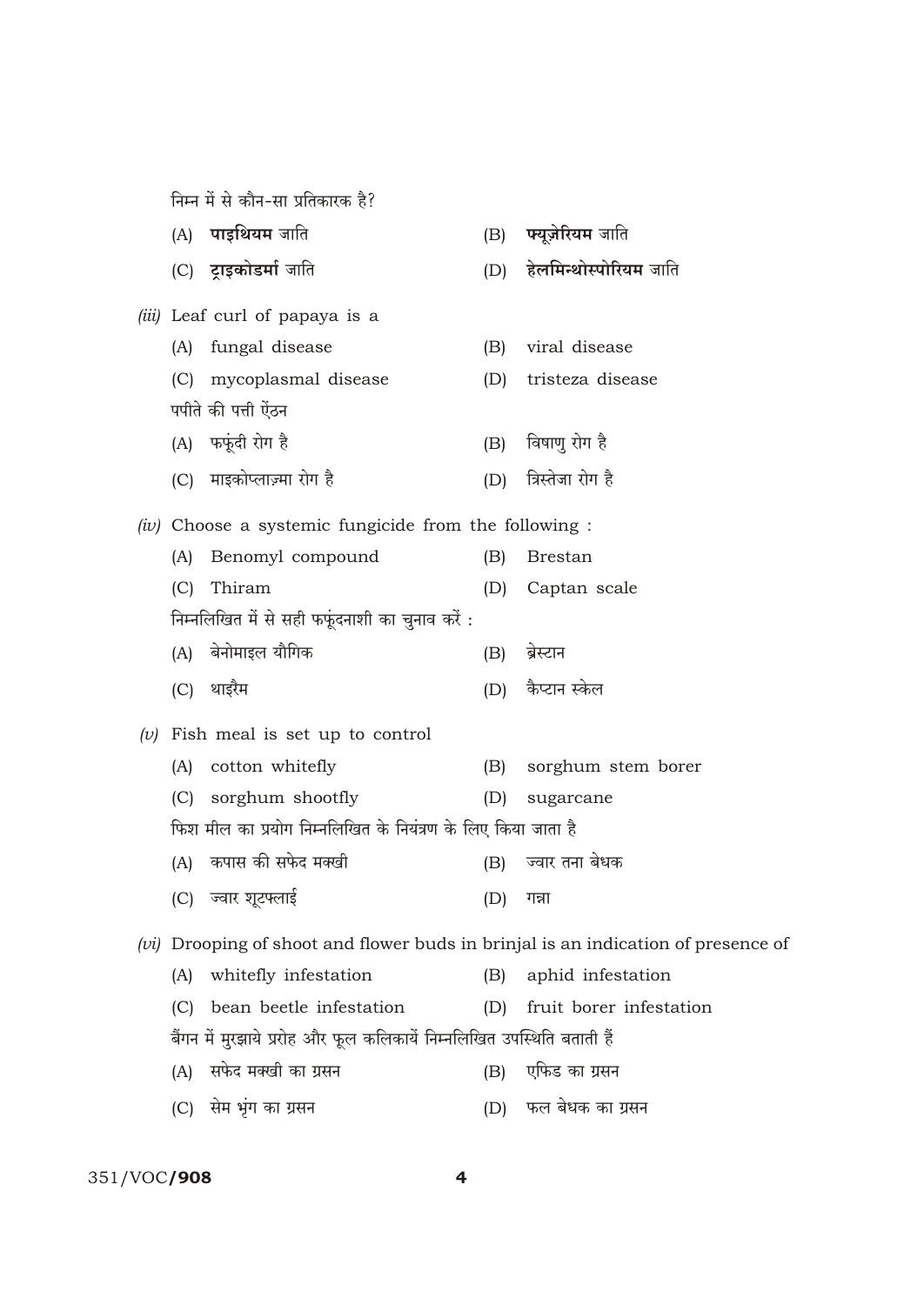$(vii)$  Fish oil resin soap is sprayed to control

- (A) cotton bollworms
- (B) tobacco caterpillar
- (C) sorghum shoot borer
- (D) sugarcane shoot borer

फिश ऑयल रेसिन सोप को निम्न के नियंत्रण के लिए छिडकते हैं

- (A) कपास के वॉलवर्म
- (B) तम्बाकू की सूँड़ी
- (C) ज्वार प्ररोह बेधक
- (D) गन्ने का प्ररोह बेधक

(viii) The common chemical used for air charging in storage godown is

- (A) monocrotophos phosalone  $(B)$
- (C) malathion  $(D)$ **BHC**

भण्डार गोदामों में वायु को आवेशित करने के लिए उपयोग किया जाने वाला सामान्य रसायन है

- (A) मोनोक्रोटोफॉस फोसालोन  $(B)$
- (C) मैलैथियॉन (D) बी० एच० सी०

(ix) Covering of fruits is recommended to control

- (A) the fruit rust thrips in banana
- (B) the fruit borer in pomegranate
- (C) the citrus butterfly in citrus
- (D) the apple borer in cashew
- फलों को ढकने की सिफारिश निम्न के नियंत्रण के लिए की जाती है
- (A) केले में फल किट्ट
- (B) अनार में फल बेधक
- (C) सिट्रस में सिट्रस की तितली
- (D) काजू में सेब बेधक

#### 351/VOC/908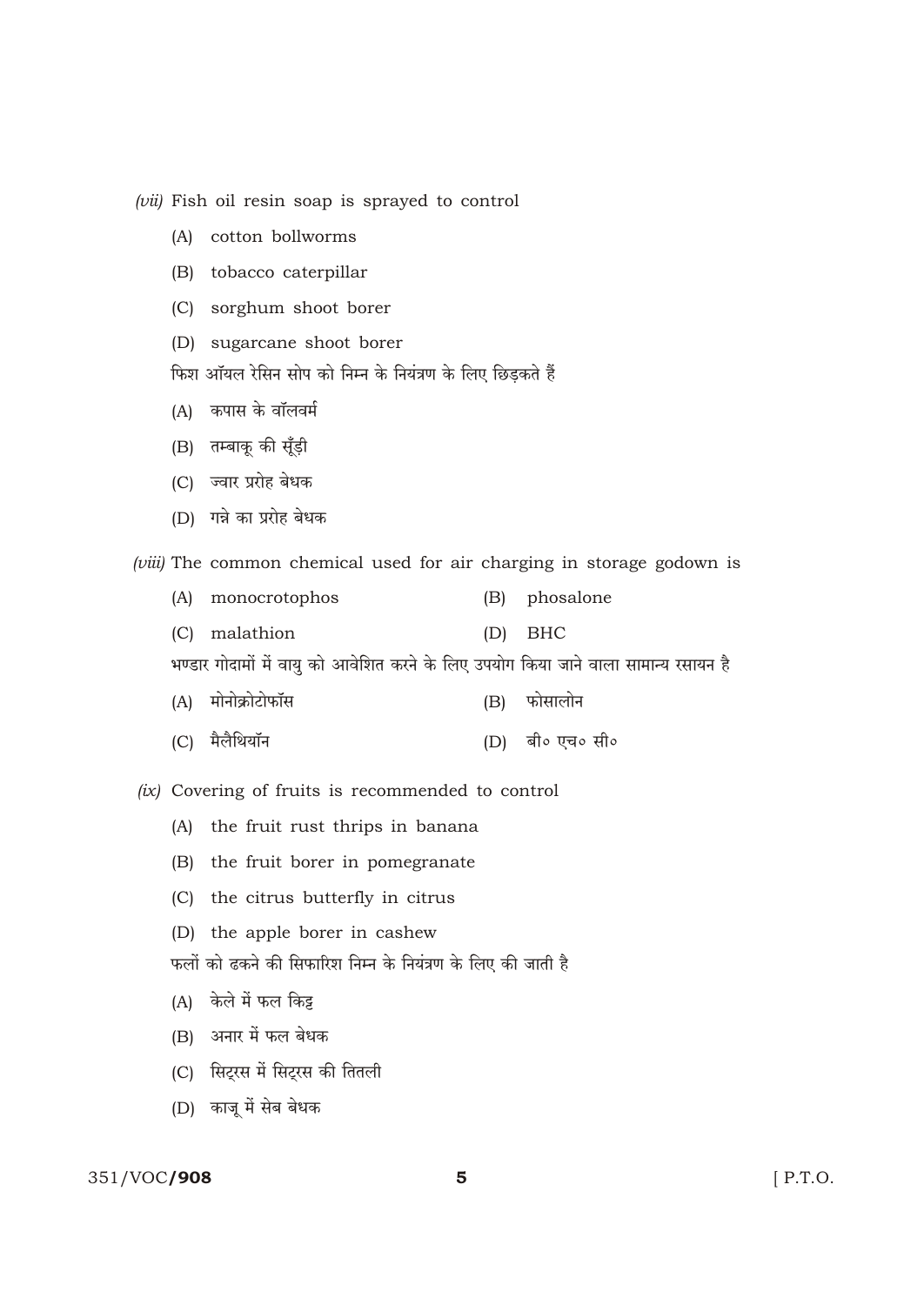- 2. Write 'T' for True and 'F' for False statements in the answer-book :  $1 \times 9 = 9$ उत्तर-पुस्तिका में सही कथन के लिए 'T' एवं गलत कथन के लिए 'F' लिखिए:
	- $(a)$  Diamondback moth is a pest on potato. हीरकपृष्ठ शलभ आलू का नाशीकीट है।
	- (b) Tea mosquito bug is a pest on tea only. टी मॉस्कीटो बग केवल चाय का ही नाशीकीट है।
	- (c) Raking the soil is one of the management practices against ber fruit fly. भूमि की रेकिंग बेर की फल मक्खी के विरुद्ध प्रबंधन पद्धित है।
	- (d) Cardamom aphid transmits rattle disease. इलायची का एफिड रैटल रोग फैलाता है।
	- (e) Providing dunnage helps moisture seepage from the ground to the grains. ड़नेज देने से फर्श की नमी दानों में चली जाती है।
	- (f) Rice weevil attacks only rice grains. धान का घुन केवल धान के दानों पर ही आक्रमण करता है।
	- $(q)$  Aluminium phosphide is available in liquid form. ऐलमिनियम फॉस्फाइड तरल रूप में उपलब्ध है।
	- $(h)$  BPH is a vector of Rice Tungro Virus (RTV). बी॰ पी॰ एच॰ धान ट्रगरो वायरस (RTV) का रोगवाहक है।
	- $(i)$  Carbofuran 3G can be applied for control of sorghum stem borer. ज्वार के तना बेधक का नियंत्रण करने के लिए कार्बोफ्यूरान 3G का उपयोग करते हैं।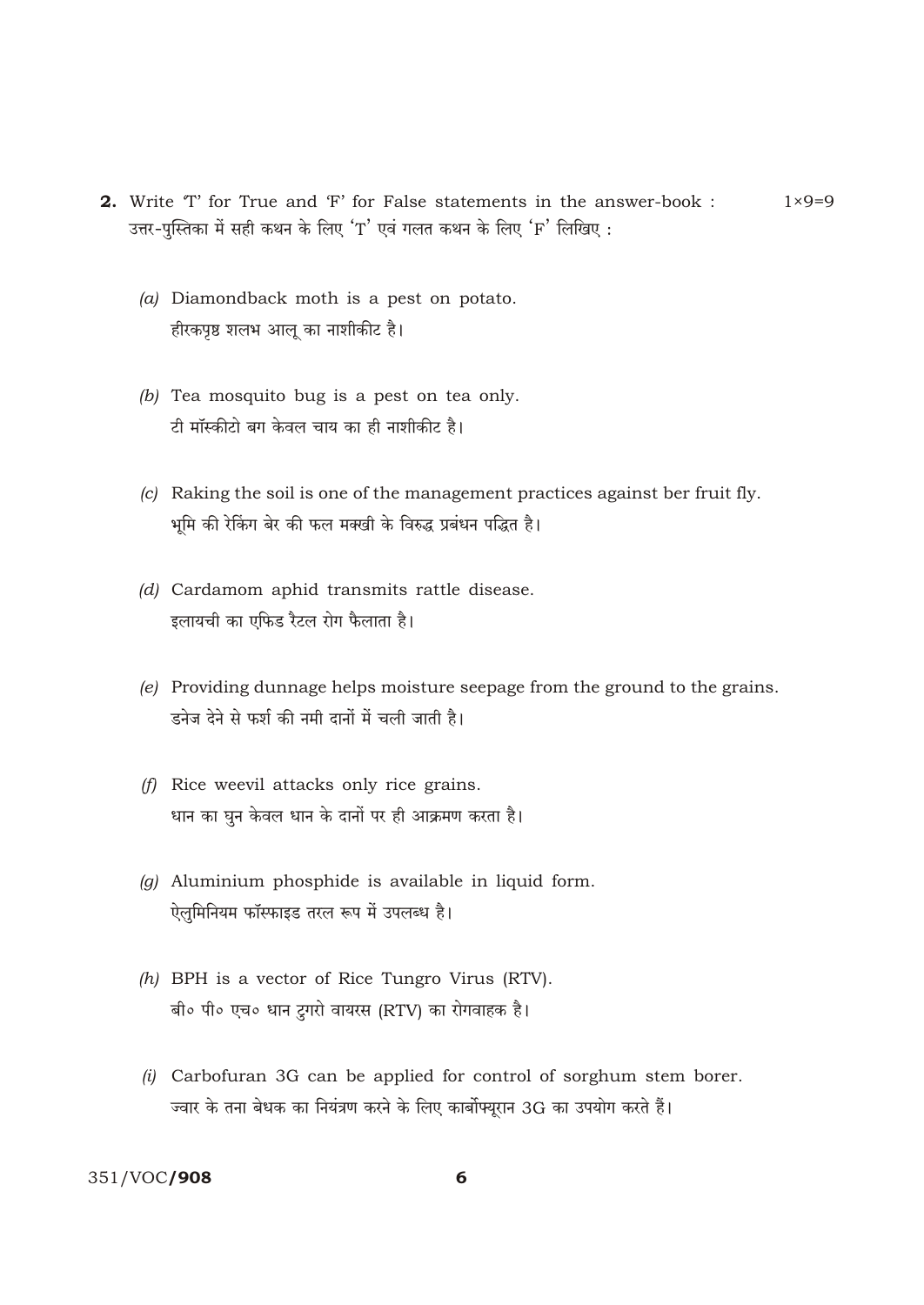| Column—A                              |                           |     | $Column-B$                                                       |  |  |  |  |
|---------------------------------------|---------------------------|-----|------------------------------------------------------------------|--|--|--|--|
| Destructive Insects Pests Act<br>(1)  |                           | (a) | Red hairy caterpillar of groundnut                               |  |  |  |  |
|                                       |                           |     |                                                                  |  |  |  |  |
| (2)<br>Trenching around the field     |                           | (b) | Water barrier pans                                               |  |  |  |  |
| Rhinoceros beetle<br>(3)              |                           | c   | Dead heart                                                       |  |  |  |  |
| (4)<br>Ants                           |                           | (d) | Hooking with an iron rod in the<br>bore hold in coconut          |  |  |  |  |
| Stem borer<br>(5)                     |                           | (e) | Fungal disease                                                   |  |  |  |  |
| (6) Leaf blight                       |                           | (f) | 1914                                                             |  |  |  |  |
| कॉलम—क को कॉलम—ख से सुमेलित कीजिए:    |                           |     |                                                                  |  |  |  |  |
|                                       |                           |     |                                                                  |  |  |  |  |
| कॉलम—क                                |                           |     | कॉलम—ख                                                           |  |  |  |  |
| (1) डिस्ट्रक्टिव इन्सेक्ट पेस्टस ऐक्ट |                           |     | (a) मूंगफली की लाल रोमिल सूँड़ी                                  |  |  |  |  |
| (2) खेत के चारों ओर खाई खोदना         | <i>(b)</i> जल अवरोध पात्र |     |                                                                  |  |  |  |  |
| (3) राइनोसिरोस भूंग                   | (c) डेड हर्ट              |     |                                                                  |  |  |  |  |
| (4) चींटी                             |                           |     | (d) नारियल में उपस्थित छेद में लोहे की छड़ के हुक का प्रयोग करना |  |  |  |  |
| (5) तना बेधक                          | <i>(e)</i> फफूंदी रोग     |     |                                                                  |  |  |  |  |
| (6) पत्ती अंगमारी                     | 1914<br>(† )              |     |                                                                  |  |  |  |  |

**3.** Match the items of *Column* $-A$  with items of *Column* $-B$ :

- 4. Write short notes on any six of the following :  $3 \times 6 = 18$ निम्नलिखित में से किन्हीं छः पर संक्षिप्त टिप्पणियाँ लिखिए:
	- (a) Household pests घरेलू नाशीकीट
	- (b) Types of spraying छिडकाव के प्रकार
	- $(c)$  Predator परभक्षी
	- (d) Pests of stored produce संग्रहित उत्पाद के नाशीकीट

## 351/VOC/908

[ P.T.O.

 $2 \times 6 = 12$ 

 $\overline{7}$